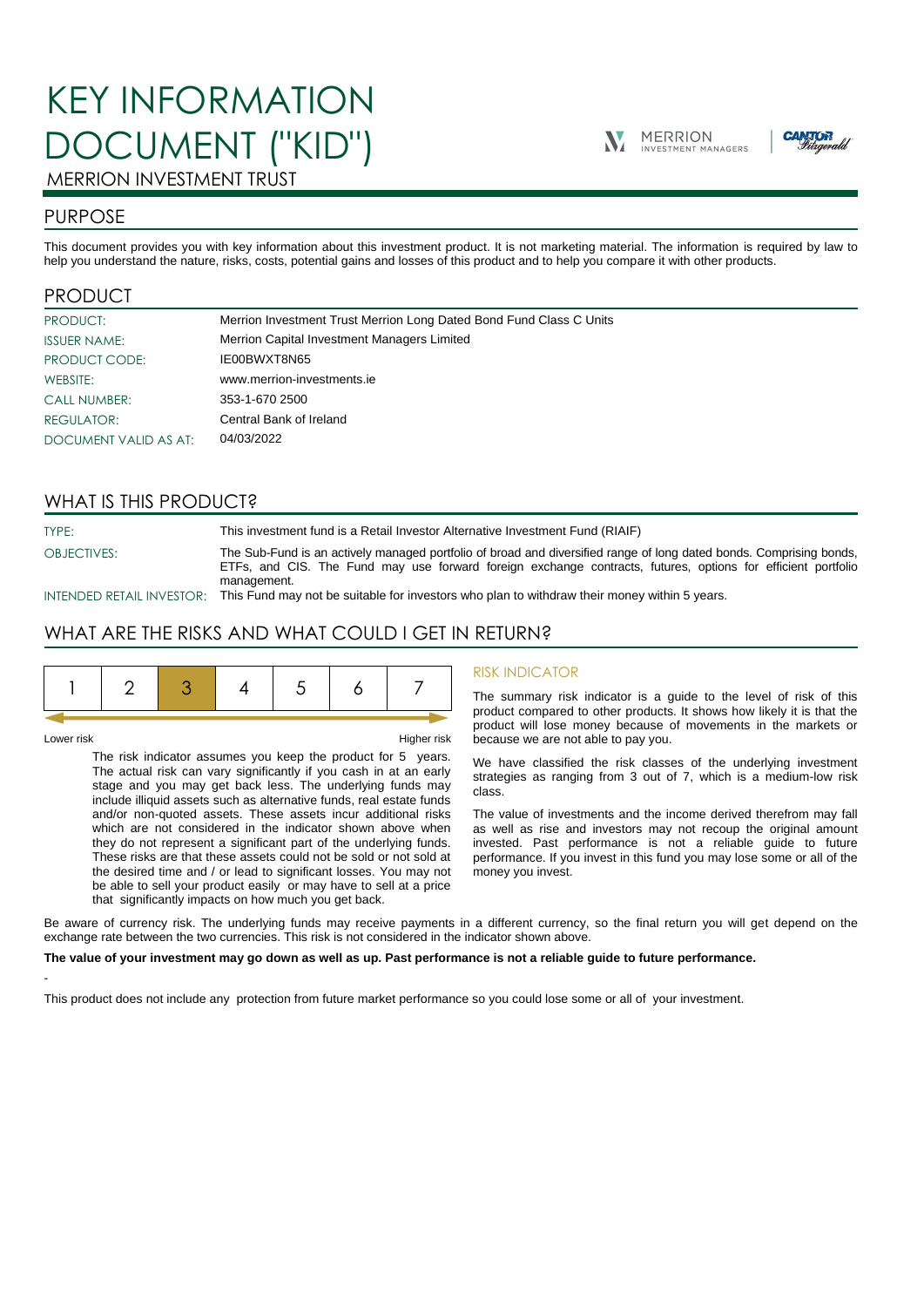#### PERFORMANCE SCENARIOS

Market developments in the future cannot be accurately predicted. The scenarios shown are only an indication of some of the possible outcomes based on recent returns. Actual returns could be lower.

#### INVESTMENT 10000 EUR

| SURVIVAL SCENARIOS         |                                     | 1 YEAR        | 3 YEARS       | 5 YEARS<br><i><b>(RECOMMENDED</b></i><br><b>HOLDING PERIOD)</b> |
|----------------------------|-------------------------------------|---------------|---------------|-----------------------------------------------------------------|
| STRESS SCENARIO            | What might you get back after costs | 5975.92 EUR   | 7423.35 EUR   | 6770.56 EUR                                                     |
|                            | Average return each year            | $-40.24%$     | $-9.45%$      | $-7.5%$                                                         |
| UNFAVOURABLE SCENARIO      | What might you get back after costs | 9404.23 EUR   | 9 365.89 EUR  | 9 529.05 EUR                                                    |
|                            | Average return each year            | $-5.96%$      | $-2.16%$      | $-0.96%$                                                        |
| <b>MODERATE SCENARIO</b>   | What might you get back after costs | 10 330.57 EUR | 11 018.02 EUR | 11 751.22 EUR                                                   |
|                            | Average return each year            | 3.31%         | 3.28%         | 3.28%                                                           |
| <b>FAVOURABLE SCENARIO</b> | What might you get back after costs | 11 336.62 EUR | 12 948.41 EUR | 14 476.86 EUR                                                   |
|                            | Average return each year            | 13.37%        | 8.99%         | 7.68%                                                           |

This table shows the money you could get back over the recommended holding period, under different scenarios, assuming that you invest 10000 EUR.

The scenarios shown illustrate how your investment could perform. You can compare them with the scenarios of other products.

The scenarios presented are an estimate of future performance based on evidence from the past, and are not an exact indicator. What you get will vary depending on how the market performs and how long you keep the investment.

## WHAT HAPPENS IF MERRION CAPITAL INVESTMENT MANAGERS LIMITED IS UNABLE TO PAY OUT?

In the unlikely event of a default of the Manager (the manufacturer) – Merrion Capital Investment Managers Ltd.; the sub-fund employs an independent depositary (Northern Trust Fiduciary Services (Ireland) Limited) to hold and register the sub-funds' assets independent of the Manager. For further information on the depositary and the sub-fund structure, please refer to the Merrion Investment Trust Prospectus which can be found at: http://www.merrion-investments.ie/assets/riaifpros.pdf

### WHAT ARE THE COSTS?

#### COSTS OVER TIME

The Reduction in Yield (RIY) shows what impact the total costs you pay will have on the investment return you might get. The total costs take into account one-off, ongoing and incidental costs.

The amounts shown here are the cumulative costs of the product itself, for three different holding periods. They include potential early exit penalties. The figures assume you invest 10,000 EUR. The figures are estimates and may change in the future.

The person selling you or advising you about this product may charge you other costs. If so, this person will provide you with information about these costs, and show you the impact that all costs will have on your investment over time.

| INVESTMENT 10000 EUR            |                  | IF YOU CASH IN AFTER 1 YEAR IF YOU CASH IN AFTER 3 YEARS IF YOU CASH IN AFTER 5 YEARS |            |
|---------------------------------|------------------|---------------------------------------------------------------------------------------|------------|
| Total costs                     | <b>119.3 EUR</b> | 386.22 EUR                                                                            | 694.56 EUR |
| Impact on return (RIY) per year | $1.19\%$         | 1.19%                                                                                 | $1.19\%$   |

#### COMPOSITION OF COSTS

The table below shows:

\* The impact each year of the different types of costs on the investment return you might get at the end of the recommended holding period.

\* What the different cost categories mean.